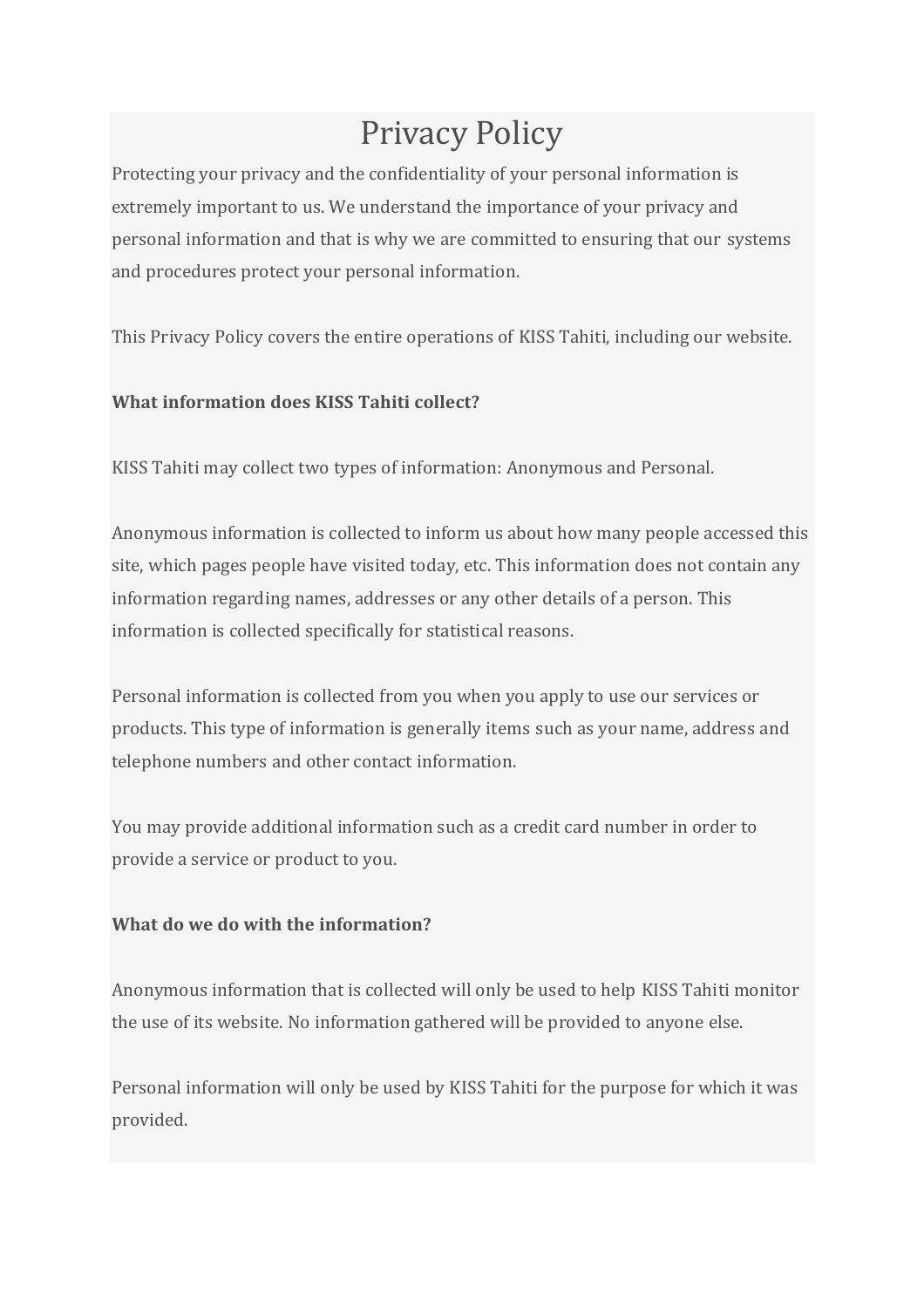KISS Tahiti may occasionally use a third party to provide services or products. Your personal information is only provided to the third party to the extent necessary for KISS Tahiti to provide our products and services to you and to the extent of the law.

#### **What if you do not wish to provide us with information?**

In order for KISS Tahiti to provide you with products and services we require information about you. If you do not provide us with information then we may be unable to accept your application or provide you with products or services.

#### **Accessing your personal information**

Under the Privacy Act, you have a right to access personal information we hold about you.

KISS Tahiti shall, on request, provide you with information we hold about you which is readily accessible and which may lawfully be provided.

If the information is incorrect you have the right to require us to amend this information.

## **Storage of your information**

We protect any personal information we have from misuse or loss. All personal information is also protected from unauthorised access, modification and disclosure.

Access to personal information is restricted and access is only for approved purposes.

Personal information may be stored in hardcopy files, electronic data or in KISS Tahiti software and systems.

KISS Tahiti maintains physical security over all paper and electronic data stores.